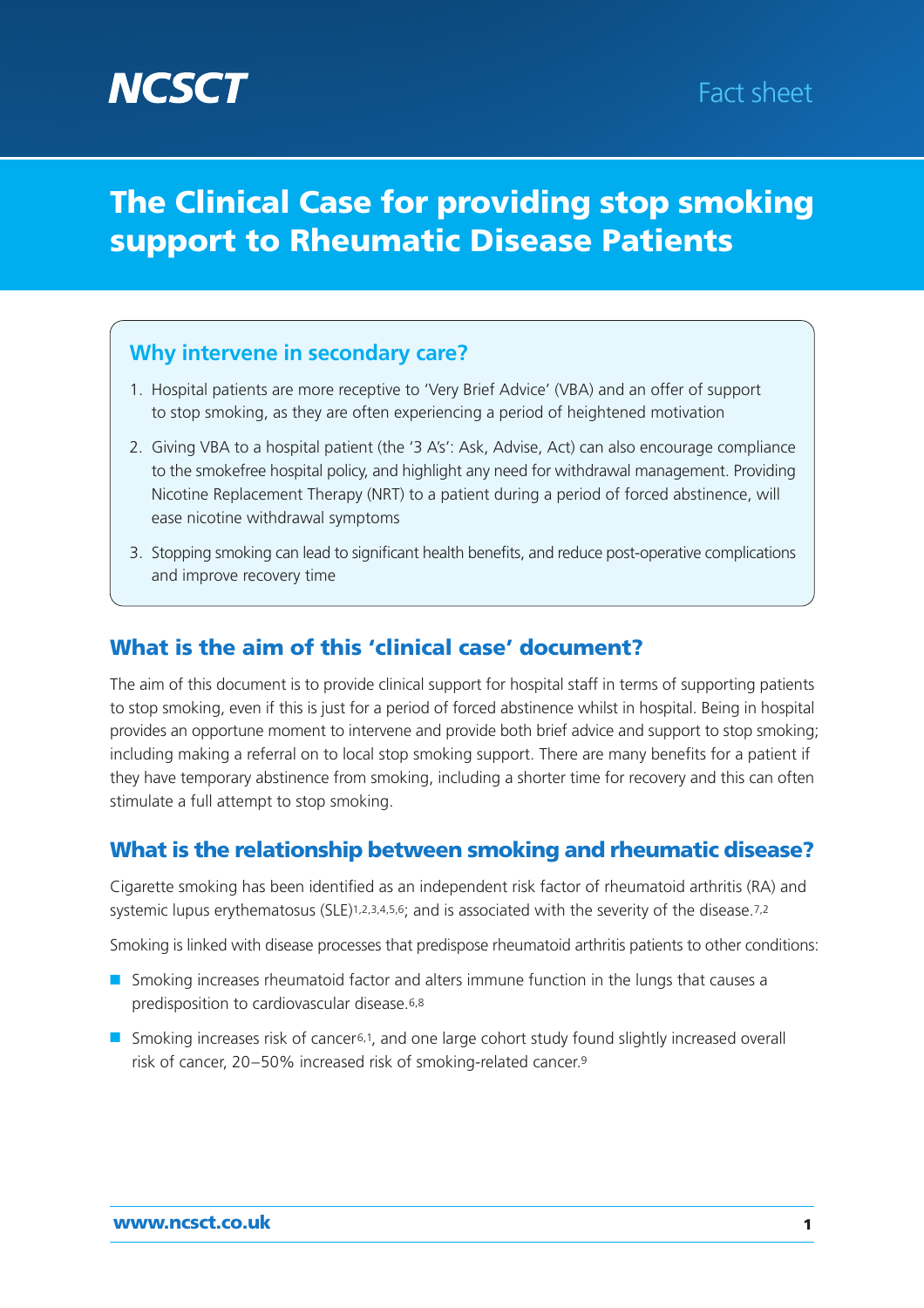

# Fact sheet

#### **The Clinical Case for providing stop smoking support to Rheumatic Disease Patients**

#### **What are the health benefits of stopping smoking for rheumatoid arthritis patients?**

The risk of RA remains elevated until 10–20 years after stopping smoking.10,3 In addition, RA and SLE patients are at greater risk of premature death than the general population mainly due to cardiovascular disease, which is promoted by the disease itself.1,11,12 Successfully stopping smoking will not only benefit a patient's long term health by reducing the risk of developing smoking related disease,13 but abstinence from smoking may also help a patient to recover quicker by eliminating the acute effects of smoking on the body. The benefits of stopping smoking both in terms of general outcomes and disease-specific outcomes are well evidenced.

### **Main acute effects of smoking on the body (estimated time of recovery, if known)**

- Increase in sympathetic tone leading to an increase in blood pressure, heart rate and peripheral vasoconstriction leading to an increased demand for oxygen and cardiac function.14 **(24 – 48 hours)**
- Formation of carboxyhaemoglobin leading to a reduction in oxygen delivery to the tissues.<sup>15,16,17</sup> **(8 – 24 hours)**
- Formation of carboxymyoglobin leading to a reduction in oxygen storage in the muscles.<sup>18</sup> **(8 – 24 hours)**
- Increase in red blood cell production, which leads to an increase in blood viscosity, a decrease in tissue perfusion, a decrease in oxygen delivery to the tissues and potentiation of thrombotic process.19,20
- Hypersecretion of mucus, narrowing of the small airways, decrease in ciliary function and change in mucus rheology leading to a decrease in mucociliary transport.19,20 **(12 – 72 hours)**
- Changes in functioning of a range of immune cells (pro- and anti-inflammatory cytokines, white blood cells, immunoglobulins) which lead to decreased immunity and are associated with atherosclerosis.19,20 **(1 week – 2 months)**
- Induction of hepatic enzymes which increases drug metabolism through both pharmacokinetic and pharmacodynamic mechanisms.21 **(6 – 8 weeks)**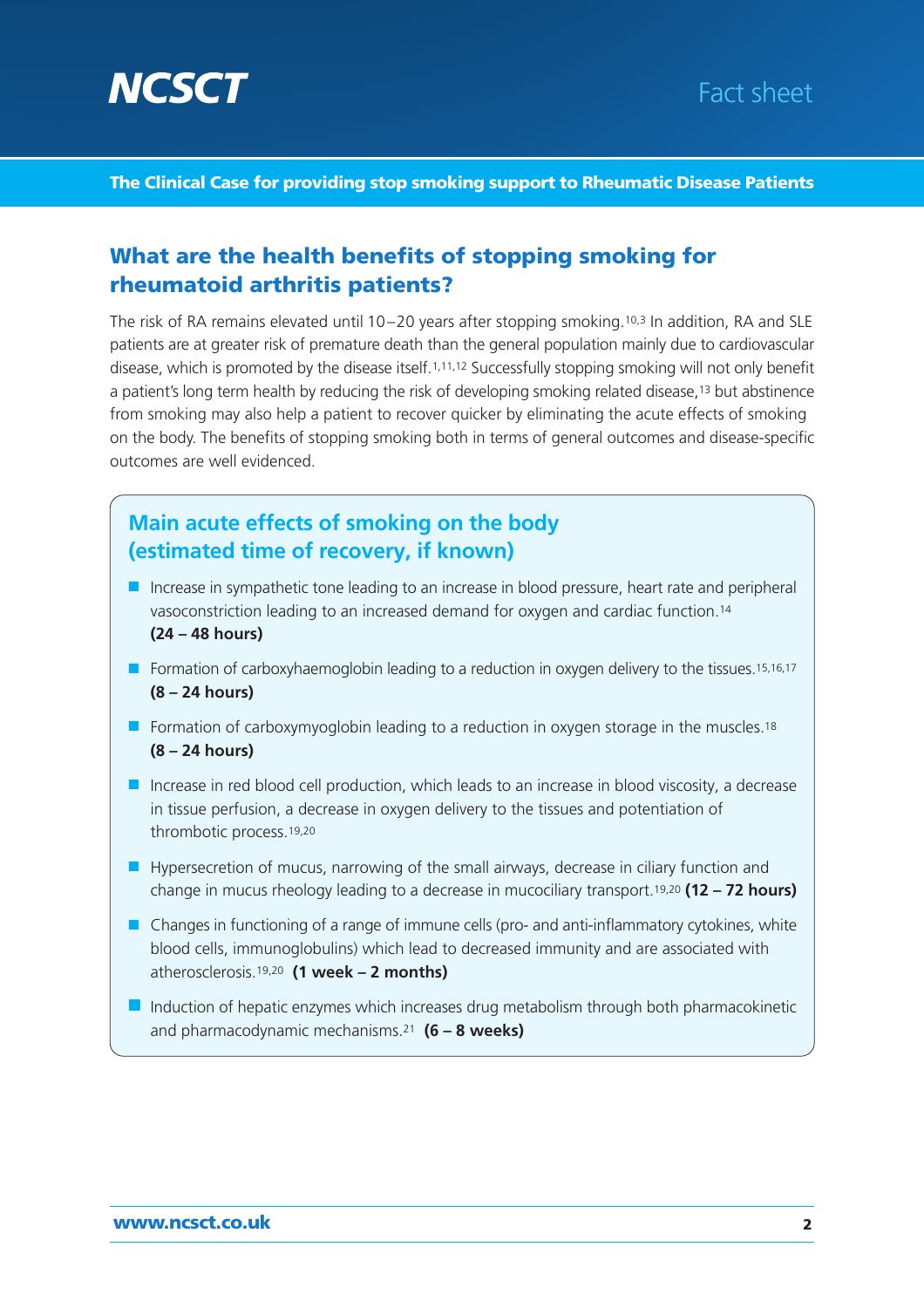



**The Clinical Case for providing stop smoking support to Rheumatic Disease Patients**

### **General health benefits of stopping smoking**<sup>1</sup>

- Within 20 minutes blood pressure drops to the level it was before the last cigarette.
- Within 8 hours carbon monoxide levels in the blood return to normal.
- Within 24 hours the chance of a heart attack decreases.
- Within 2 weeks to 3 months circulation improves and lung function increases.
- Within 1 to 9 months lungs regain normal ciliary function, reducing infection risk.
- By 10 years the risk of lung cancer is approximately half of a smoker. The risk of cancers of the mouth, throat, bladder, kidney and pancreas also decrease.

### **Health benefits of stopping smoking for RA and SLE patients**

Improvements in disease activity:

- For current smokers there was no improvement of disease activity depending on disease duration. The trend of disease improvement was similar in ex-smokers and never-smokers<sup>23</sup>
- Non-smokers and light smokers (with <20 pack-years) had a two fold higher risk to reach ACR improvement <sup>24</sup>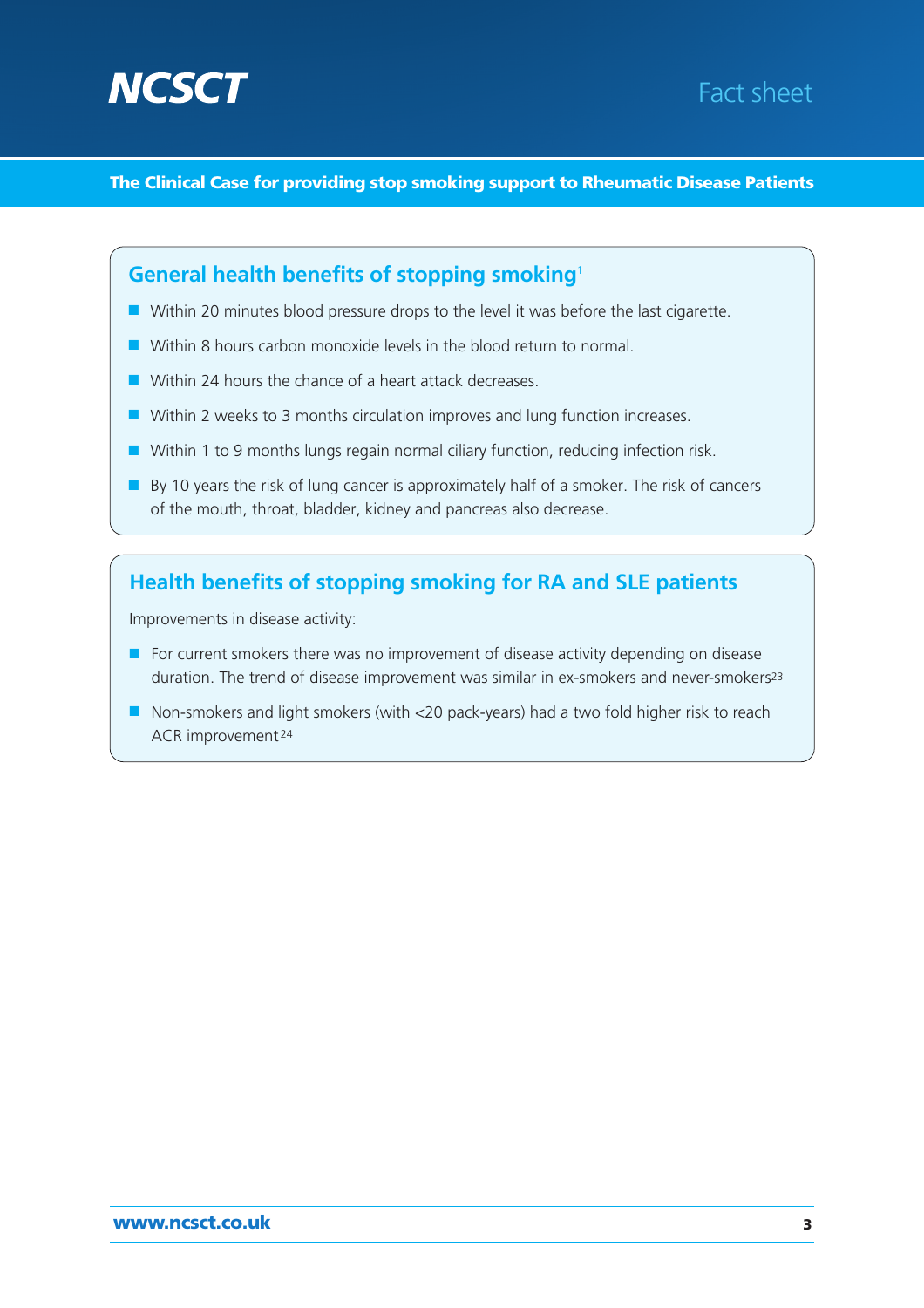

#### **The Clinical Case for providing stop smoking support to Rheumatic Disease Patients**

#### **Providing 'Very Brief Advice' to hospital patients: the '3 A's'**

Providing a stop smoking intervention to a hospital patient is proven to be effective regardless of the reason for admission.25 One study concluded that patients with SLE require careful management to stop smoking among other behavioural changes to reduce the risk of coronary heart disease.<sup>26</sup> Offering VBA is the single most cost effective and clinically proven preventative action a healthcare professional can take27 and it is important to keep giving advice at every opportunity, as smokers may take several attempts to stop smoking successfully.28 In addition, by referring a patient to a local stop smoking service, they are four times more likely to stop smoking.<sup>29</sup>

Research shows that 95% of patients expect to be asked about smoking and a short intervention can make all the difference.<sup>30,31</sup> The '3 A's' 30 second approach to giving 'very brief advice' are as follows:

**ASK** and record smoking status

**ADVISE** the patient of the personal health benefits of stopping smoking

**ACT** on the patient's response

- prescribe NRT for patients in withdrawal
- monitor withdrawal and adjust pharmacotherapy accordingly
- refer to local stop smoking service

#### **How was this information sheet put together?**

This information is a summary of the current scientific evidence on the association between cigarette smoking and rheumatic disease. Studies were found by searching MEDLINE and EMBASE using combined exploded subject headings of 'rheumatology' and 'tobacco use cessation' from 01/1990 – 07/2011 and by searching the US surgeon general on the health benefits of smoking cessation.32 Evidence has been included in this summary from cohort studies, randomised controlled trials and reviews only.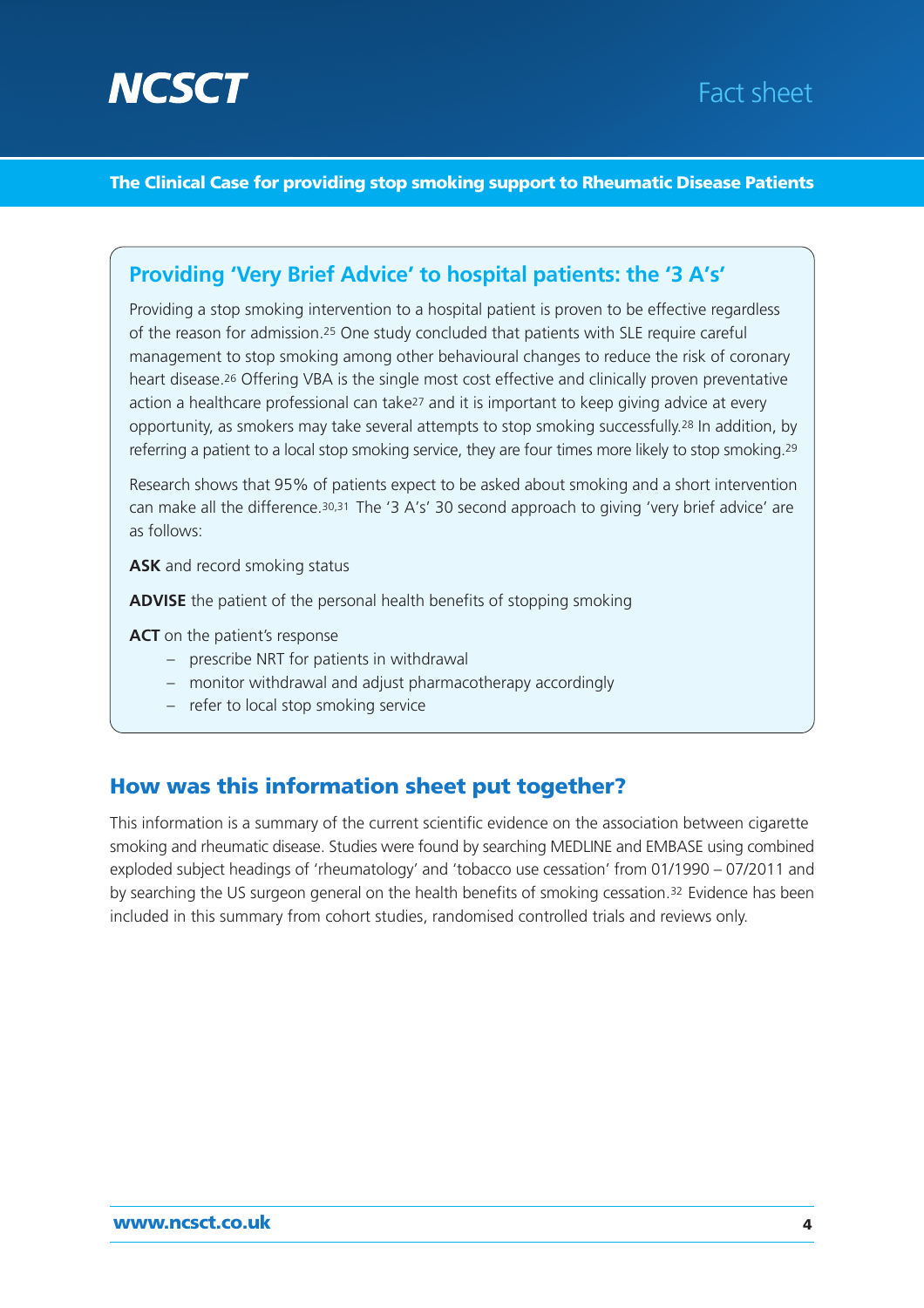



#### **The Clinical Case for providing stop smoking support to Rheumatic Disease Patients**

#### **References**

- 1. Carmona, L., M. Cross, B. Williams, M. Lassere, and L. March. 2010. "Rheumatoid arthritis." *Best Pract Res Clin Rheumatol* 24(6):733–45.
- 2. Vittecoq, O., T. Lequerre, V. Goeb, X. Le Loet, T. A. Abdesselam, and N. Klemmer. 2008. "Smoking and inflammatory diseases." *Best Pract Res Clin Rheumatol* 22(5):923–35.
- 3. Stolt, P., C. Bengtsson, B. Nordmark, S. Lindblad, I. Lundberg, L. Klareskog, and L. Alfredsson. 2003. "Quantification of the influence of cigarette smoking on rheumatoid arthritis: results from a population based case-control study, using incident cases." *Ann Rheum Dis* 62(9):835–41.
- 4. Criswell, L. A., L. A. Merlino, J. R. Cerhan, T. R. Mikuls, A. S. Mudano, M. Burma, A. R. Folsom, and K. G. Saag. 2002. "Cigarette smoking and the risk of rheumatoid arthritis among postmenopausal women: results from the Iowa Women's Health Study." *Am J Med* 112(6):465–71.
- 5. Reckner Olsson, A., T. Skogh, and G. Wingren. 2001. "Comorbidity and lifestyle, reproductive factors, and environmental exposures associated with rheumatoid arthritis." *Ann Rheum Dis* 60(10):934–9.
- 6. Albano, S. A., E. Santana-Sahagun, and M. H. Weisman. 2001. "Cigarette smoking and rheumatoid arthritis." *Semin Arthritis Rheum* 31(3):146–59.
- 7. Goodson, N. J., T. M. Farragher, and D. P. Symmons. 2008. "Rheumatoid factor, smoking, and disease severity: associations with mortality in rheumatoid arthritis." *J Rheumatol* 35(6):945–9.
- 8. Symmons, D. P., and S. E. Gabriel. 2011. "Epidemiology of CVD in rheumatic disease, with a focus on RA and SLE." *Nat Rev Rheumatol* 7(7):399–408.
- 9. Askling, J., C. M. Fored, L. Brandt, E. Baecklund, L. Bertilsson, N. Feltelius, L. Coster, P. Geborek, L. T.
- 10. Costenbader, K. H., D. Feskanich, L. A. Mandl, and E. W. Karlson. 2006. "Smoking intensity, duration, and cessation, and the risk of rheumatoid arthritis in women." *Am J Med* 119(6):503 e1–9.
- 11. Farragher, T. M., N. J. Goodson, H. Naseem, A. J. Silman, W. Thomson, D. Symmons, and A. Barton. 2008. "Association of the HLA-DRB1 gene with premature death, particularly from cardiovascular disease, in patients with rheumatoid arthritis and inflammatory polyarthritis." *Arthritis Rheum* 58(2):359–69.
- 12. Mattey, D. L., W. Thomson, W. E. Ollier, M. Batley, P. G. Davies, A. K. Gough, J. Devlin, P. Prouse, D. W. James, P. L. Williams, J. Dixey, J. Winfield, N. L. Cox, G. Koduri, and A. Young. 2007. "Association of DRB1 shared epitope genotypes with early mortality in rheumatoid arthritis: results of eighteen years of followup from the early rheumatoid arthritis study." *Arthritis Rheum* 56(5):1408–16.
- 13. Doll, R., R. Peto, J. Boreham, and I. Sutherland. 2004. "Mortality in relation to smoking: 50 years' observations on male British doctors." *BMJ* 328(7455):1519.
- 14. Warner, D. O. 2006. "Perioperative abstinence from cigarettes: physiologic and clinical consequences." *Anesthesiology* 104(2):356–67.
- 15. Rietbrock, N., S. Kunkel, W. Worner, and P. Eyer. 1992. "Oxygen-dissociation kinetics in the blood of smokers and non-smokers: interaction between oxygen and carbon monoxide at the hemoglobin molecule." *Naunyn Schmiedebergs Arch Pharmacol* 345(1):123–8.
- 16. Neaton, J. D., D. N. Wentworth, J. Cutler, J. Stamler, and L. Kuller. 1993. "Risk factors for death from different types of stroke. Multiple Risk Factor Intervention Trial Research Group." *Ann Epidemiol* 3(5):493–9.
- 17. Schwamm, L. H., G. C. Fonarow, M. J. Reeves, W. Pan, M. R. Frankel, E. E. Smith, G. Ellrodt, C. P. Cannon, L. Liang, E. Peterson, and K. A. Labresh. 2009. "Get With the Guidelines-Stroke is associated with sustained improvement in care for patients hospitalized with acute stroke or transient ischemic attack." *Circulation* 119(1):107–15.
- 18. Akrawi, W., and J. L. Benumof. 1997. "A pathophysiological basis for informed preoperative smoking cessation counseling." *J Cardiothorac Vasc Anesth* 11(5):629–40.
- 19. Ambrose, J. A., and R. S. Barua. 2004. "The pathophysiology of cigarette smoking and cardiovascular disease: an update." *J Am Coll Cardiol* 43(10):1731–7.